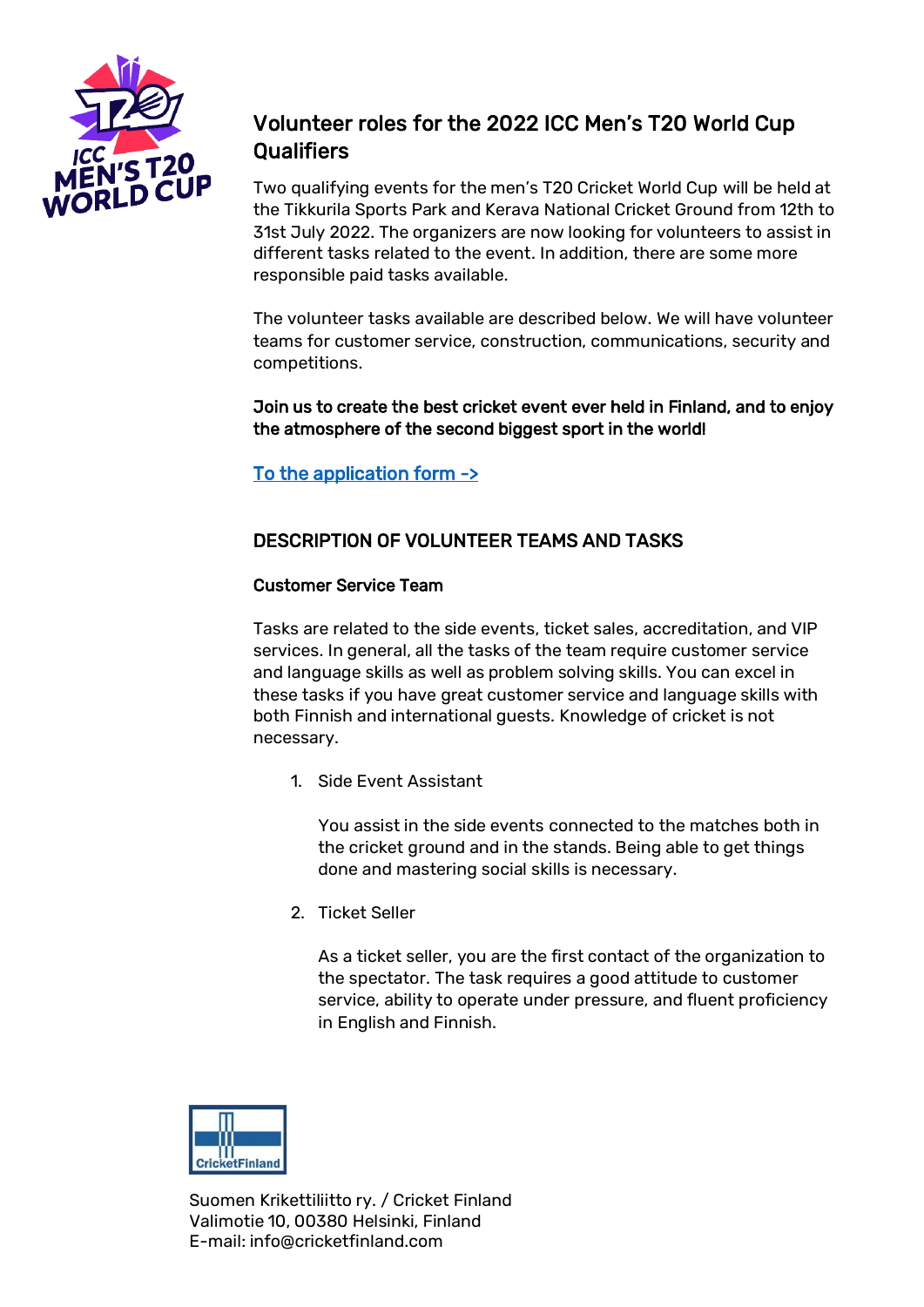

3. Information Provider

You work as a guide for the spectators and other participants in event area. You can answer their questions and know where to get more information if needed. A formidable attitude to customer service and activity is required. You are able to give advice in both Finnish and English.

4. VIP Assistant

The tasks consist of taking care of the comfort of the VIP guests in matches during the event. The task requires customer service expertise and language skills.

### Construction and Cleaning Team

The tasks include, among others, constructing, deconstructing, decorating, marking with signs and cleaning at the event locations. The tasks require a positive attitude and an ability to get things done. Skills related to tasks might be useful, too. Knowledge of cricket is not necessary.

1. Builder

The task of the builder is to do anything related to construction before and during the event. The tasks vary from perfecting the tangible constructs to implementing visual identity and marking the areas with signs. After the event, the team will deconstruct the constructs.

2. Cleaner

The task includes keeping the venues clean and making sure that one of the main themes of the event, ecology, will be taken into account.

#### Security Team

The tasks include, among others, traffic control, security and first aid. You understand the meaning of security, first aid and instructions to the comfort of the customers and the smooth running of the event. You are customer service oriented with a positive attitude and have language skills. Knowledge of cricket is not necessary.

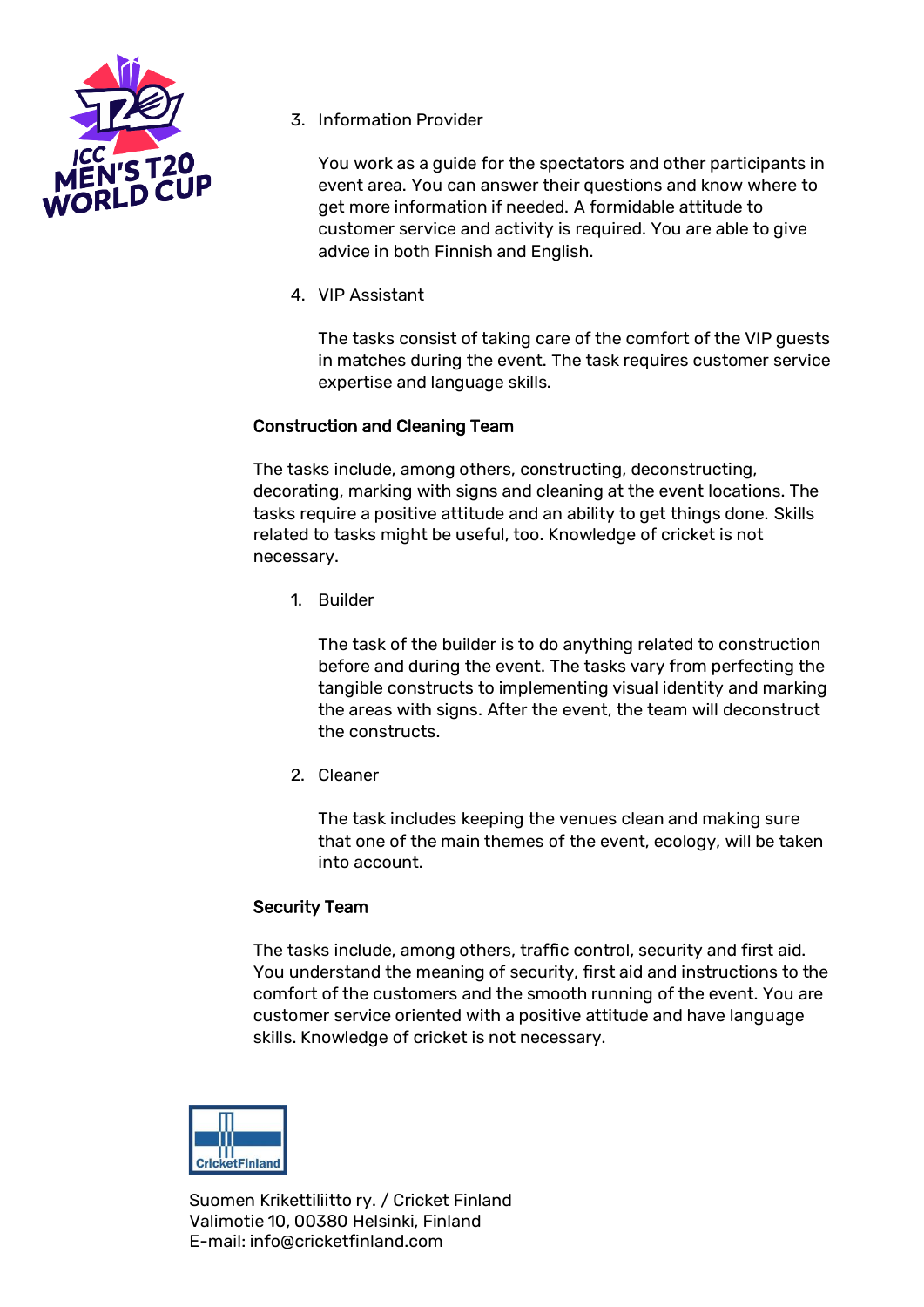

1. Security Officer

A security officer takes charge of the safe operations of the matches in spectator areas. A security steward licence is not necessary but when applying, please mention if you have one.

2. Traffic Controller

As a traffic controller, you make sure people use cars in a correct and safe way. You are also giving spectators instructions on moving from place to place.

3. First Aid Officer

You operate either as a member of a team taking charge of first aid at spectator and match areas or alone as a first aid manager. Proficiency in English is beneficial. You need to have completed the FA1 and FA2 courses.

#### Communications Team

The team communicates about the event in a variety of ways, producing high-quality content to different channels. Knowledge of cricket is not necessary.

1. Social Media Producer

You will create event-related and timely video, visual and textual content to social media channels. The task requires excellent written and verbal skills in Finnish and English.

2. Writing Journalist

Your task is to create content (news, interviews) and translate documents (English-Finnish-English) to the website of the event. In this role, you get to report what happens on and off the ground. The task requires excellent Finnish and English skills and an ability to produce compelling content.

3. Photographer

A photographer captures the essence of the event on and off the ground in visual form.

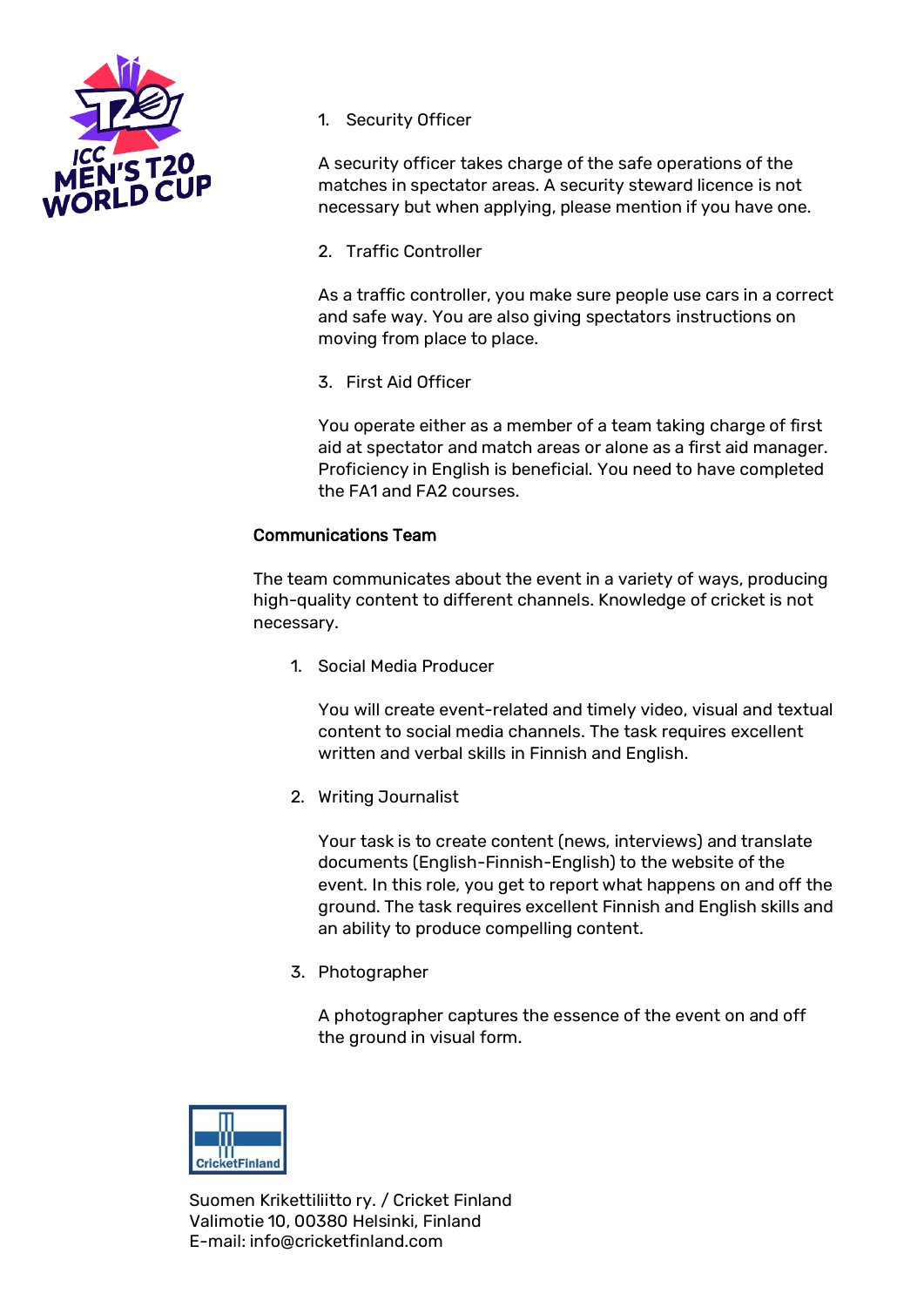

# Competitions Team (paid)

The tasks of the competitions team come with a monetary reward because of the requirements of the tasks. Language skills, cooperation skills and good understanding of cricket are necessary.

1. Venue Manager (paid)

You are responsible for ensuring that everything related to the ground and teams are taken care of. See a more detailed [description.](https://kriketti.fi/wp-content/uploads/2022/03/ICC_CF-World-T20-Europe-Qualifier2022-Venue-Manager-JD.pdf)

2. Match Manager (paid)

You have experience in cricket and in administration of the matches. You are responsible for the smooth running of the matches and communication with the Playing Control Team. See a more detailed [description.](https://kriketti.fi/wp-content/uploads/2022/03/ICC_CF-World-T20-Europe-Qualifier2022-Match-Manager-Umpire-Liaison-JD.pdf)

3. Team Liaison Officer (paid)

Your task is to instruct and assist the participating teams outside the matches. See a more detailed [description.](https://kriketti.fi/wp-content/uploads/2022/03/ICC_CF-World-T20-Europe-Qualifier2022-Team-Liaison-Officer.pdf)

4. Game Official (paid)

You take charge of the scoring and statistics of the matches. Your task is to complete either paper or electronic scoring of the match. You have prior experience of scoring cricket matches. See a more detaile[d description.](https://kriketti.fi/wp-content/uploads/2022/03/ICC_CF-World-T20-Europe-Qualifier2022-Scorers.pdf)

#### Other tasks

Last but not least, two tasks important for the event. Knowledge of cricket is not necessary.

1. Anti-doping Escort

Your task is to escort the player chosen for a doping control to the correct location. The doping control officer will provide further instructions. Because the athletes are men, you need to be a male and at least 18 years old. You are proficient in Finnish and English. Proficiency in other languages is beneficial.